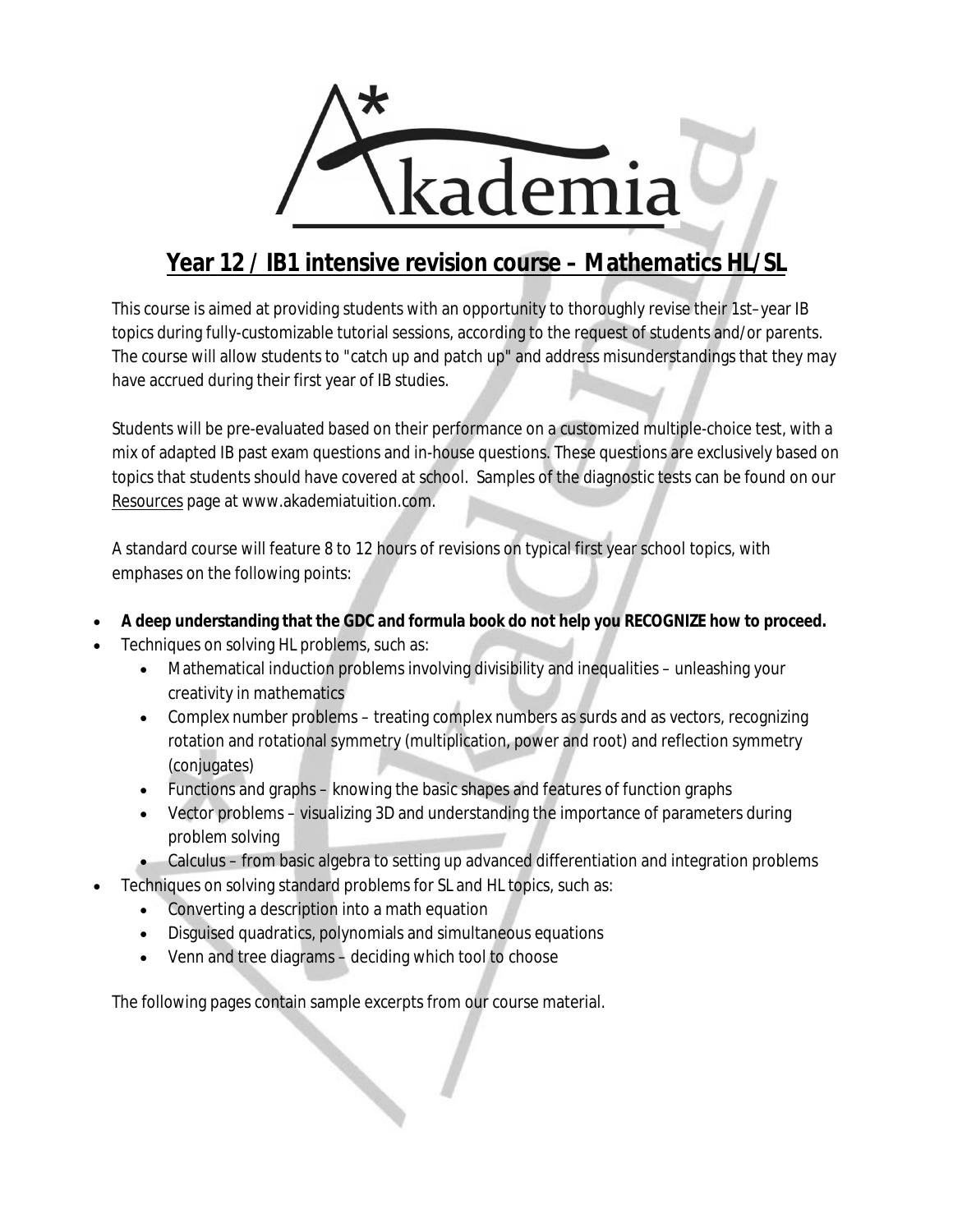## **Excerpts from our course material**

Example 1. Graph sketching: sketch the graph  $y = -3 \cos \left[ 2 \left( x - \frac{\pi}{2} \right) \right]$  $\frac{\pi}{3}$ ) + 7. [6]

**Akademia experts' take**: Before the cosine curve is sketched, it is highly advisable for students to recognize the framework of the graph – the framework of the graph is more important than the graph itself. Also, students need to recognize the meaning of each number / value / sign within the function expression. Specifically:

- A negative–cosine curve means that during the completion of 1 period, the graph starts from the lowest point, rises to the top after half a period, before sinks back to the lowest point;
- +7 means the vertical mid–point of the graph is at  $y = 7$ ;
- $\bullet$  (-)3 is the amplitude and means that vertically, the graph will have a span of 7  $\pm$  3, which is from 4 to 10;
- 2 means that the period of the graph is  $\frac{2\pi}{2} = \pi$ ;
- $\bullet$  $\pi$  $\frac{\pi}{3}$  is a horizontal shift to the right, which means that the x–starting point (a low–point (trough)) should be placed at x =  $\frac{\pi}{3}$ . One period =  $\pi$ , which means that the graph will be at a low–point (y = 4) again when  $x = \frac{4\pi}{3}$ ;

The finished product is shown below:

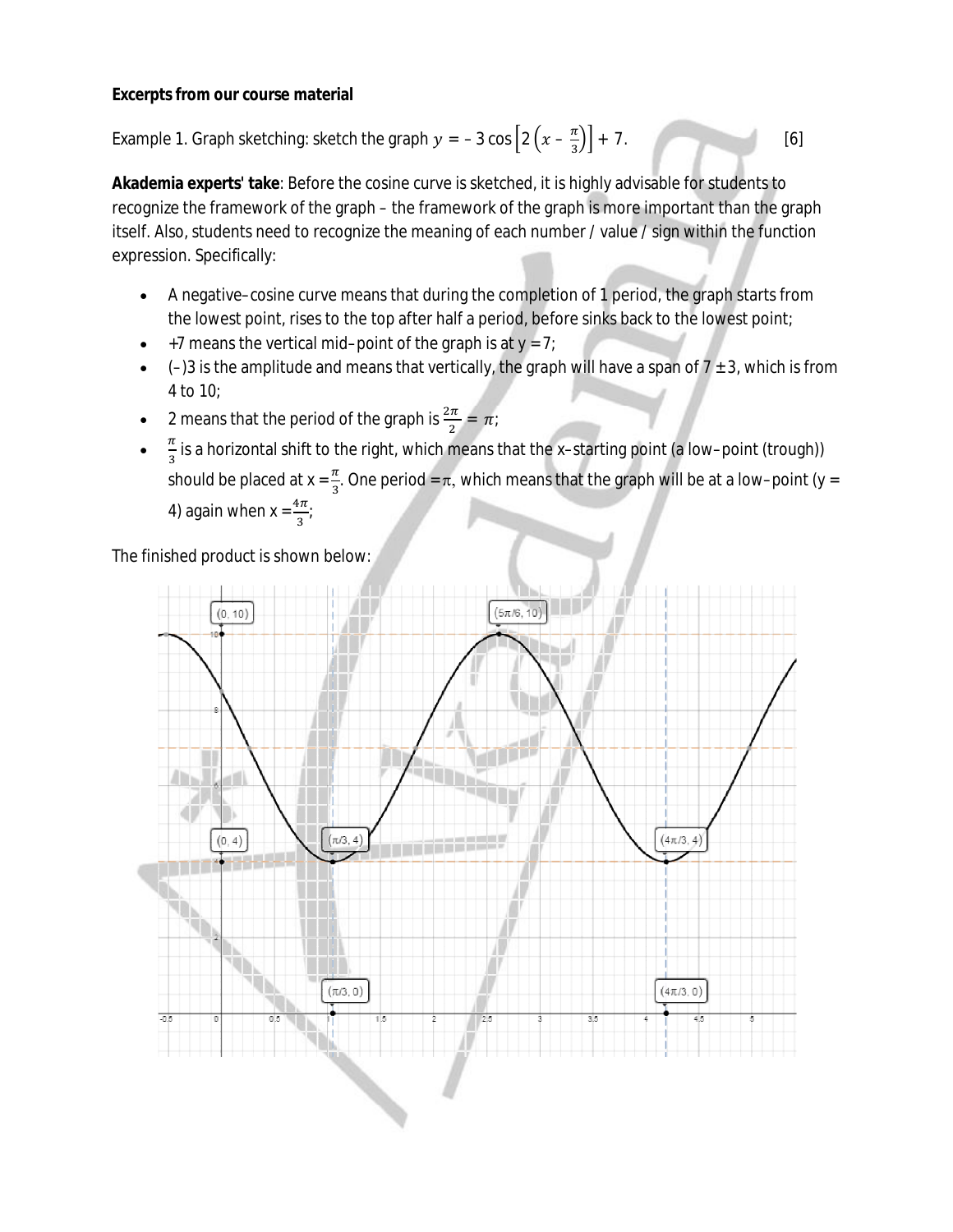Example 2: If f(x) =  $ln(x + 6)$  and  $g(x) = x^2 - 2x$ , find the domain, range and inverse of f(g(x)). [6]

**Akademia experts' take**: This problem involves a composite function. Although f(x) and g(x) are both standard functions, it can still be tricky for students to recognize how to use the relevant features of each function to put together the big picture.

It should be obvious that  $f(g(x)) = \ln(x^2 - 2x + 6)$ .

For determining the domain, we need to be concerned about the possibility of applying logarithm to zero or a negative value. Upon further inspection, however, it should be clear that  $x^2 - 2x + 6$  is always greater than 0, as the square–completed form of  $x^2 - 2x + 6$  is  $(x - 1)^2 + 5$ , which shows that the content of the natural log can only take on all values greater than or equal to 5. Therefore, we have no worries regarding the invalid application of logarithms to a negative number, and we can conclude that the domain of the composite f(g(x)) = ln(x<sup>2</sup> – 2x + 6) is "all real x".

For determining the range, we can find the inverse first and then analyze its domain. Alternatively, we can recognize that natural log, as a function, is strictly increasing, which means that the smallest input (5) will lead to the smallest value (ln 5) within the range. Hence the range of the inverse is  $y \geq \ln 5$ .

The determination of the inverse involves fairly standard algebra. Reversing the roles of x and y and rearranging for y as the subject:

$$
x = ln(y^2-2y + 6)
$$

$$
e^x = y^2 - 2y + 6
$$

To continue from here, we must recognize the need to complete the square for the right hand side:

$$
e^{x} = (y - 1)^{2} + 5
$$
  

$$
\pm \sqrt{e^{x} - 5} = y - 1
$$

For the final relation to be a function, we will need to discard one root (conventionally the negative root):

$$
\sqrt{e^x-5}=y-1
$$

 $y = \sqrt{e^x - 5} + 1$  as requested.